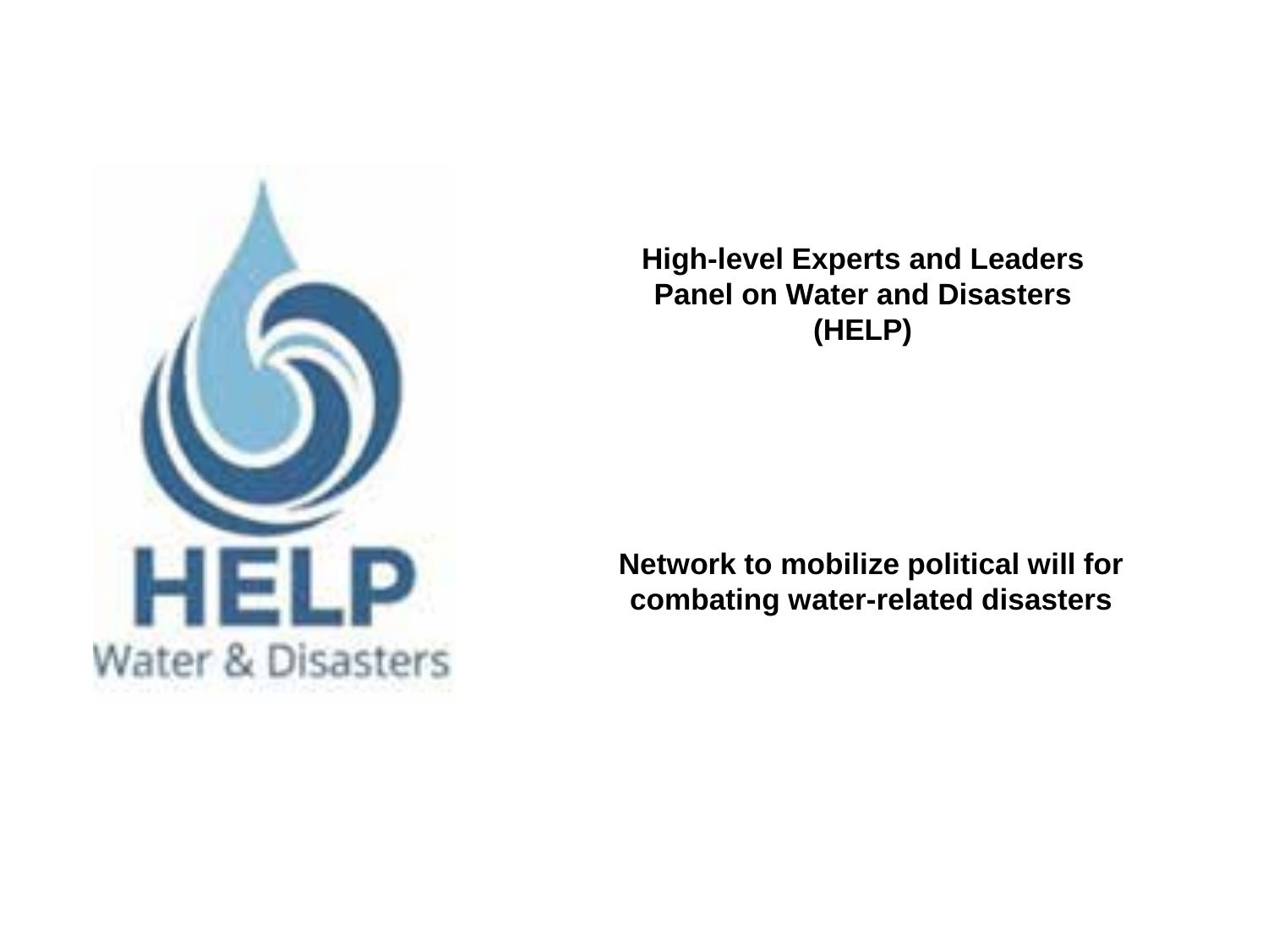## **Composition of HELP**



- Chaired by Dr. Han Seung-soo, former prime-minister of Republic of Korea
- Vice-chairs: Minister of Public Works and Housing of Indonesia, Minister of Infrastructure and Water Management
- Some 12 members on director level from different organizations, including GWP and WMO
- Small expert group of advisors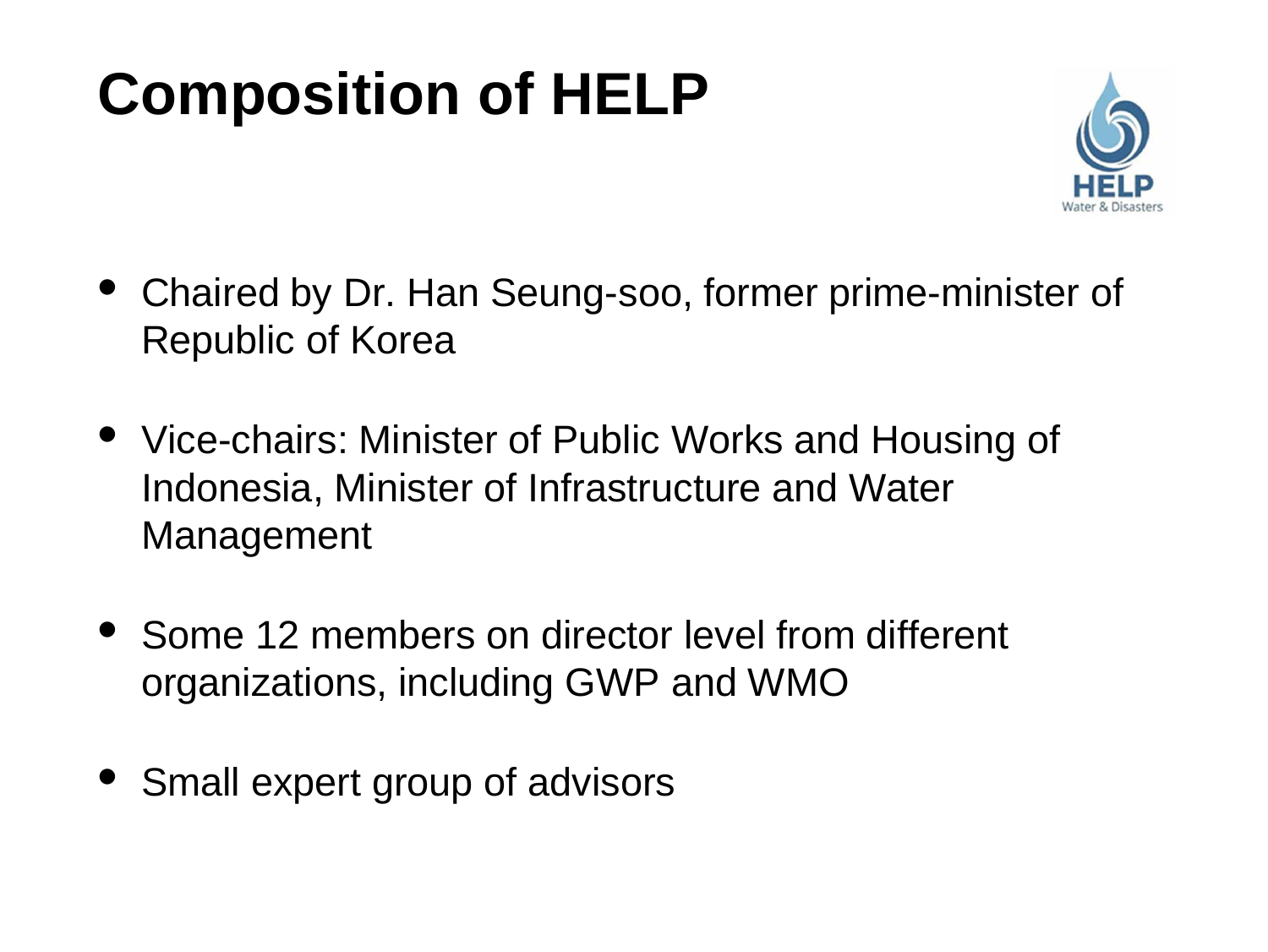## **Activities of HELP**



- HELP Principles on Investment and Financing for Waterrelated Disaster Risk Reduction
- HELP Global Report on Water and Disaster 2018- <sup>2019</sup>
- Guidance document on developing inclusive, adaptive strategies for prevention of water-related disaster risk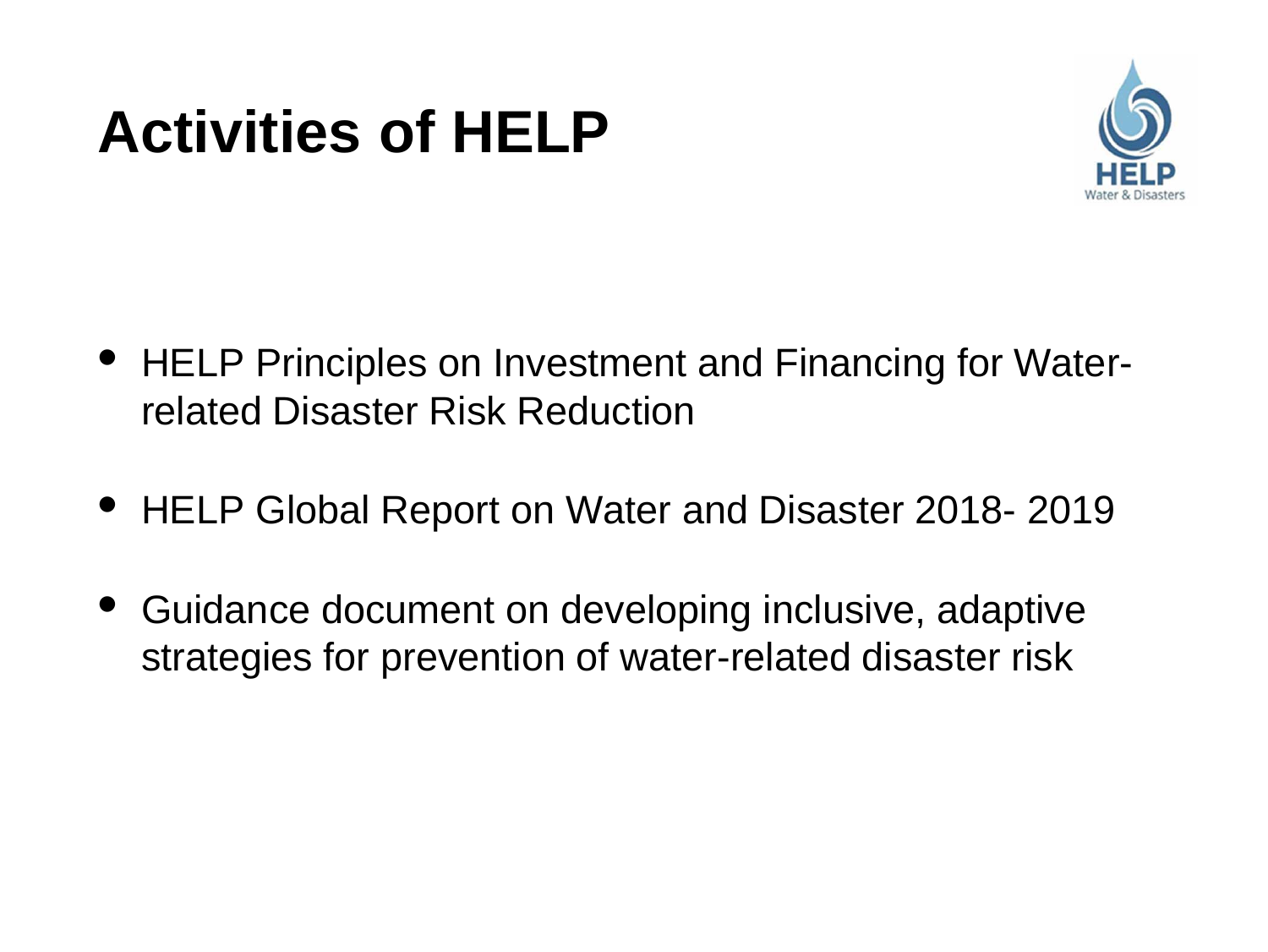

## Three Pillars of Drought Preparedness

1. Monitoring and forecasting/early warning

Foundation of a drought plan

Indices/ indicators linked to impacts and action triggers

Feeds into the development/ delivery of information and decisionsupport tools

2. Vulnerability/ resilience and impact assessment

Identifies who and what is at risk and why

Involves monitoring/ archiving of impacts to **Improve drought** characterization

3. Mitigation and response planning and measures

Pre-drought programs and actions to reduce risks (short and long-term)

Well-defined and negotiated operational response plan for when a drought hits

Safety net and social programs, research and extension

Adapted from WMO and GWP (2014)